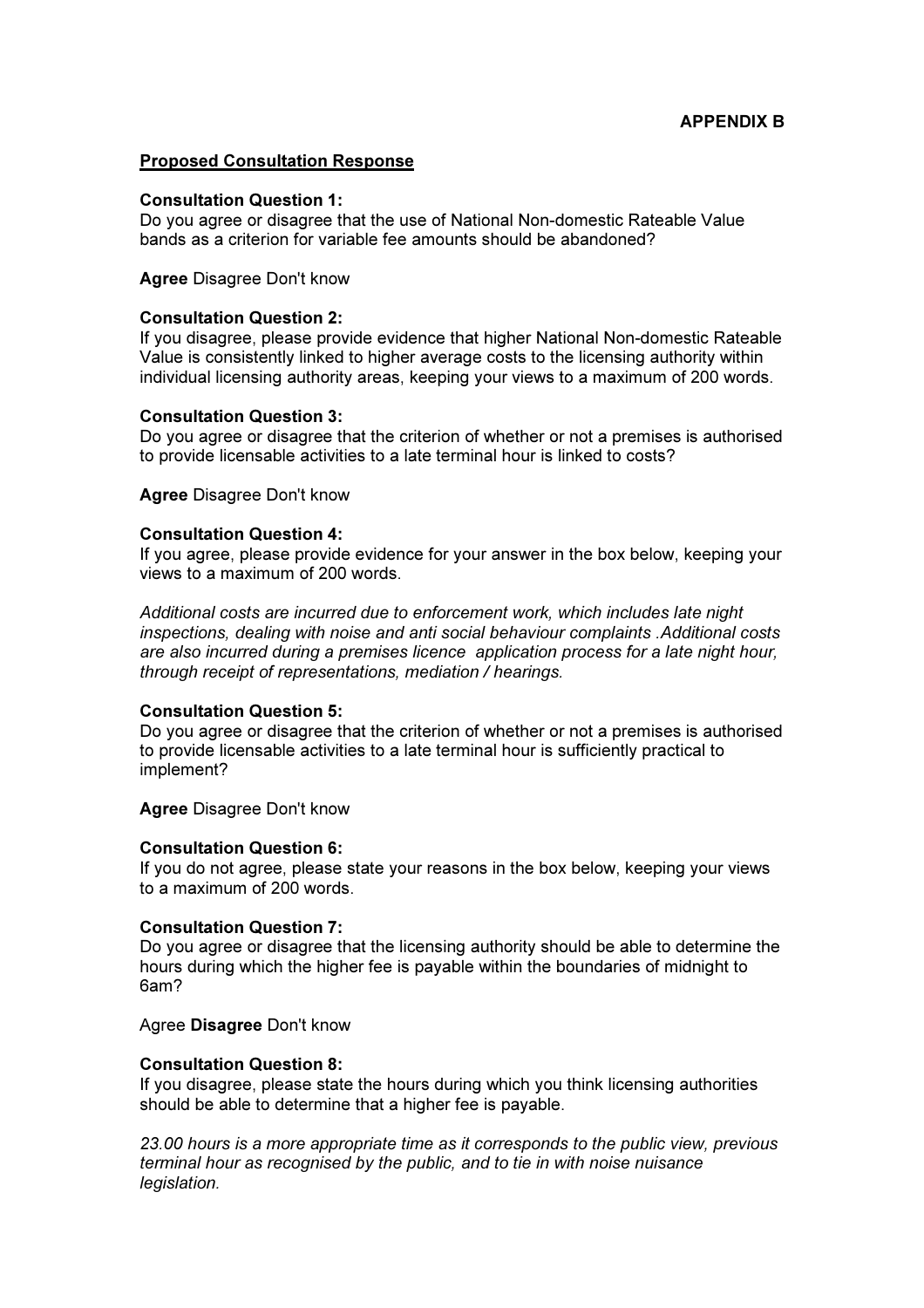# Consultation Question 9:

Do you agree or disagree that licensing authorities that impose higher fees for premises which open later should have discretion to exclude premises that are authorised to open late only on certain nights per year?

Agree Disagree Don't know

# Consultation Question 10:

Please state your reasons, keeping your views to a maximum of 200 words.

Licensing Authorities should be able to determine what premises should be excluded, for example premises that are authorised to open late only on certain nights of the year, for example Bank Holidays or New Years Eve.

## Consultation Question 11:

Do you agree or disagree that the criterion of whether or not a premises is used primarily for the sale of alcohol for consumption on the premises is linked to costs?

Agree Disagree Don't know

#### Consultation Question 12:

Please provide evidence for your answer in the box below, keeping your views to a maximum of 200 words.

Costs are more linked to late terminal hour, and other activities such as entertainment and off sales

## Consultation Question 13:

Do you agree or disagree that the criterion of whether or not premises are exclusively or primarily used for the sale of alcohol for consumption on the premises is sufficiently practical to implement?

Agree Disagree Don't know

## Consultation Question 14:

If you do not agree, please state your reasons in the box below, keeping your views to a maximum of 200 words.

It is difficult to define 'exclusively or primarily' and could lead to costly disputes. For example defining whether a petrol station should be licensed for the sale of alcohol can currently be problematic.

## Consultation Question 15:

Do you agree or disagree that there should be discretion to apply higher fee amounts only where both criteria apply in combination?

Agree Disagree Don't know

## Consultation Question 16:

Do you agree or disagree that, if a licensing authority has determined that different fee amounts should apply, it should have discretion to exclude certain types of premises from that higher fee amount?

Agree Disagree Don't know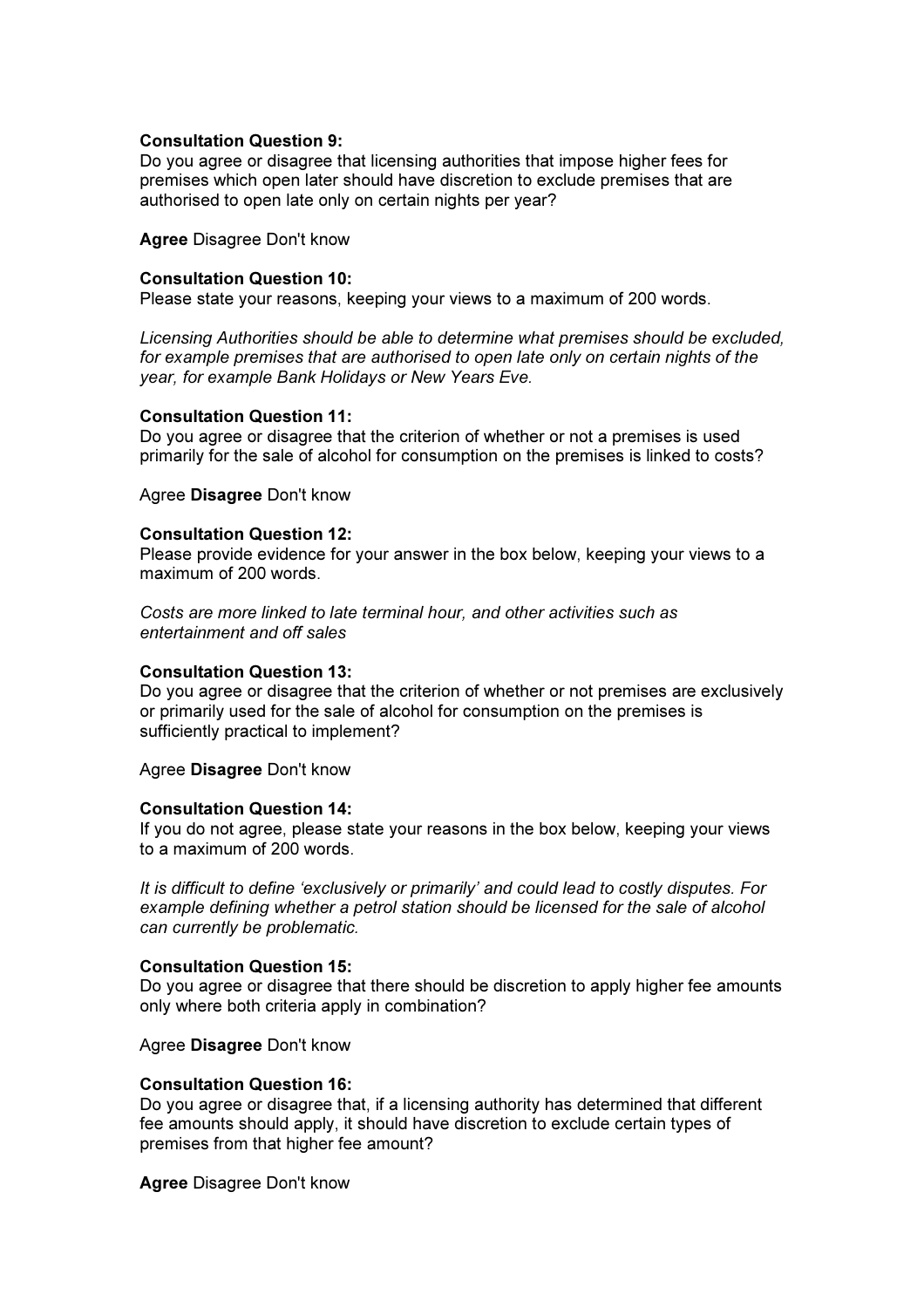## Consultation Question 17:

If discretion to exclude certain types of premises from a higher fee amount were available, what types of premises should be specified in the regulations as potentially excluded classes? Please give reasons for your answer, keeping your views to a maximum of 200 words.

Premise providing overnight accommodation, where the alcohol is supplied to residents only, for consumption on the premises, Theatres, where alcohol is supplied to ticket holders in relation to a relevant production at the premises or people concerned in the performance only, Cinemas, where alcohol is supplied to ticket holders in relation to the exhibition of a film at the premises only, and for example Bingo Halls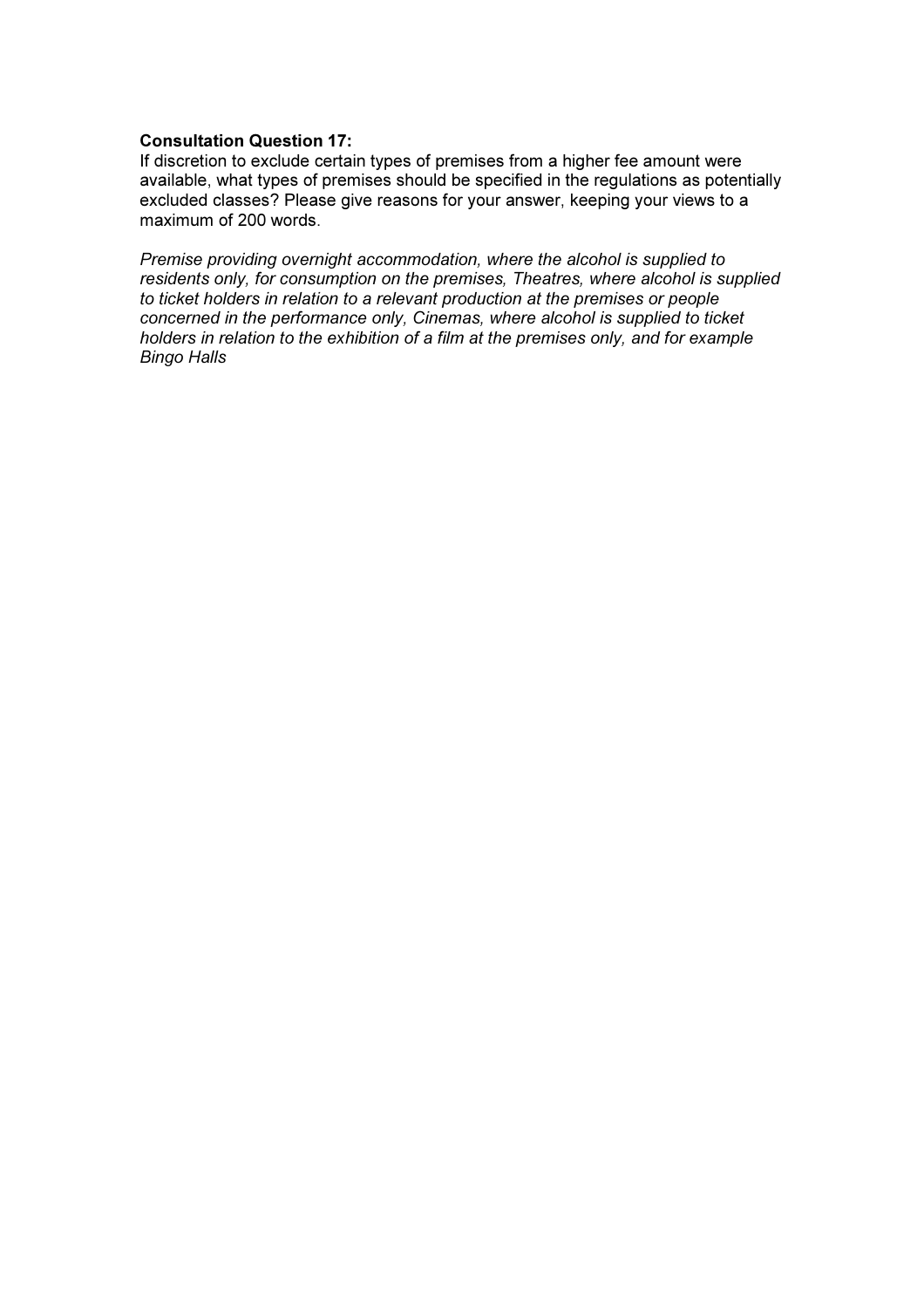## Consultation Question 18:

Are there alternative options that should be available to licensing authorities to apply different fee amounts in their area? Please specify and set out your evidence in the box below, keeping your views to a maximum of 200 words.

Premises that are located in special policy areas, cumulative impact areas/zones, as these premises within these areas are usually used exclusively or primarily for the consumption of alcohol and the provision of late night regulated entertainment. More enforcement work is carried out in these areas by licensing authorities.

## Consultation Question 19:

Do you agree or disagree that the proposed cap levels will enable your licensing authority to recover costs?

Agree Disagree Don't know

# Consultation Question 20:

Do you have any other comments on the proposed cap levels? Please specify them in the box below, keeping your views to a maximum of 200 words.

# Consultation Question 21: (TEN)

Do you agree or disagree that the proposed cap of £100 will enable your licensing authority to recover costs?

Agree Disagree Don't know

## Consultation Question 22:

Please set evidence for your answer in the box below, keeping your views to a maximum of 200 words.

The number of TEN that are determined at sub committee hearings is minimal. Applicants are usually willing to work with responsible authorities regarding their concerns.

## Consultation Question 23:

Do you agree or disagree that licensing authorities be required, before locally-set fees are implemented, to:23a: publish their proposed fee levels?;

Agree Disagree Don't know

23b: publish the basis on which they have been calculated?

Agree Disagree Don't know

23c: publish the measures they have taken to keep costs down?

## Agree Disagree Don't know

23d: invite comments from interested parties?

Agree Disagree Don't know

Consultation Question 24: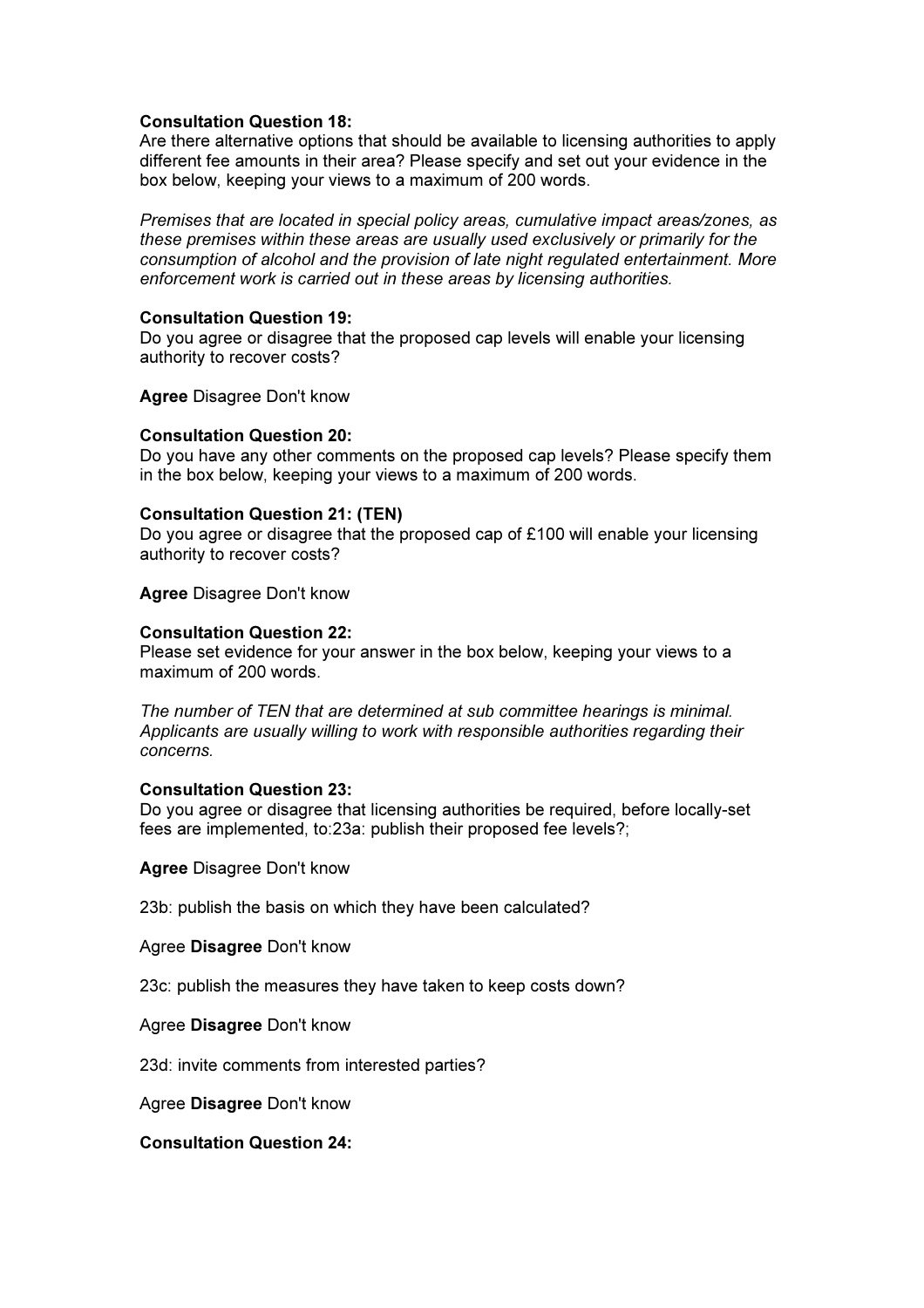What practical steps can licensing authorities take to secure efficiency? Please state and give reasons for your answer in the box below, keeping your views to a maximum of 200 words.